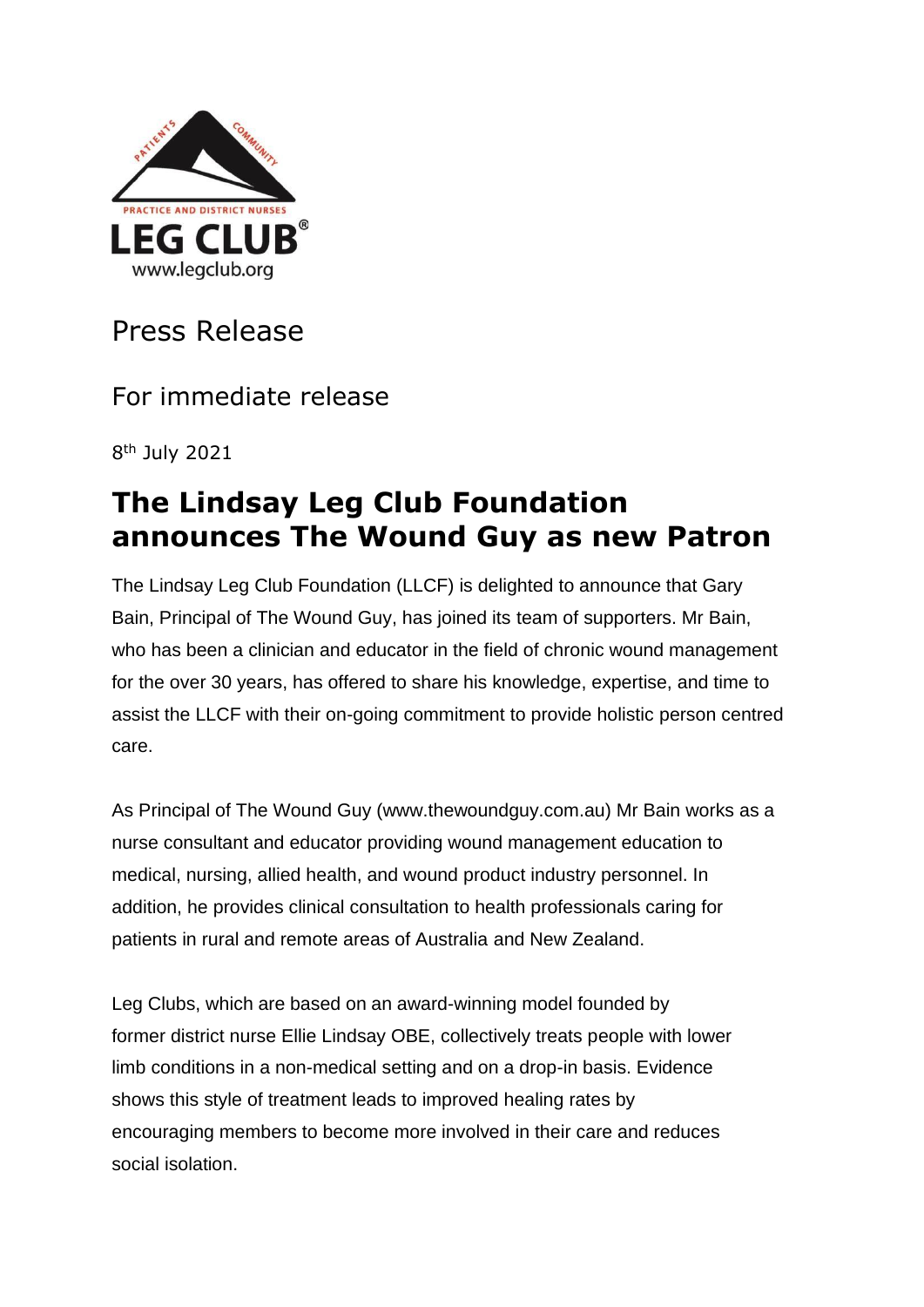Gary Bain said: "The Leg Club is a refuge for those persons challenged by problematic lower limbs, where their care addresses all of their being - physical, emotional, social and even spiritual. It offers a community where everyone's contribution is valued and welcomed and provides a forum for engagement, empowerment, belonging and having a meaning beyond the physicality of a wound."

He continued: "To be extended the honour of joining the Lindsay Leg Club Foundation as a Patron is a most humbling moment. Those already fulfilling this role are my own mentors and luminaries. I find it hard to conceptualise that I should have a place in their midst. However, I realize that they, like me, have a fervent belief in what the Lindsay Leg Club Foundation stands for and the difference that it makes for those it serves. I am therefore proud and determined to stand with my fellow Patrons for this cause, for those that render it and those who receive it."

Ellie Lindsay OBE, Lifetime President of the LLCF, said: "I am delighted to have Gary join the LLCF as our Patron. Not only will his knowledge and experience be hugely supportive and beneficial to the Foundation, but the wonderful warmth, enthusiasm and empathy he has towards our model of care and Leg Club members makes him an invaluable addition to our team."

## **Notes to editors:**

1) Leg ulcers (and other chronic leg problems like lymphoedema) can affect people at any age but are particularly common in people over 60. At present, over 80 per cent of all leg ulcers are treated in the individuals' own homes by district nurses or by practice nurses in GP surgeries. However, people often find it difficult to adhere to treatment plans, or to maintain the preventive measures needed to avert recurrence of the ulcer. Many leg ulcers consequently reoccur or remain unhealed for many months or even years.

2) The Lindsay Leg Club Foundation exists to promote the national development of Leg Clubs. The Foundation also provides the necessary support and training for nurses to establish Leg Clubs and follow the Foundation's guidelines, as well as ongoing training in new developments in leg care.